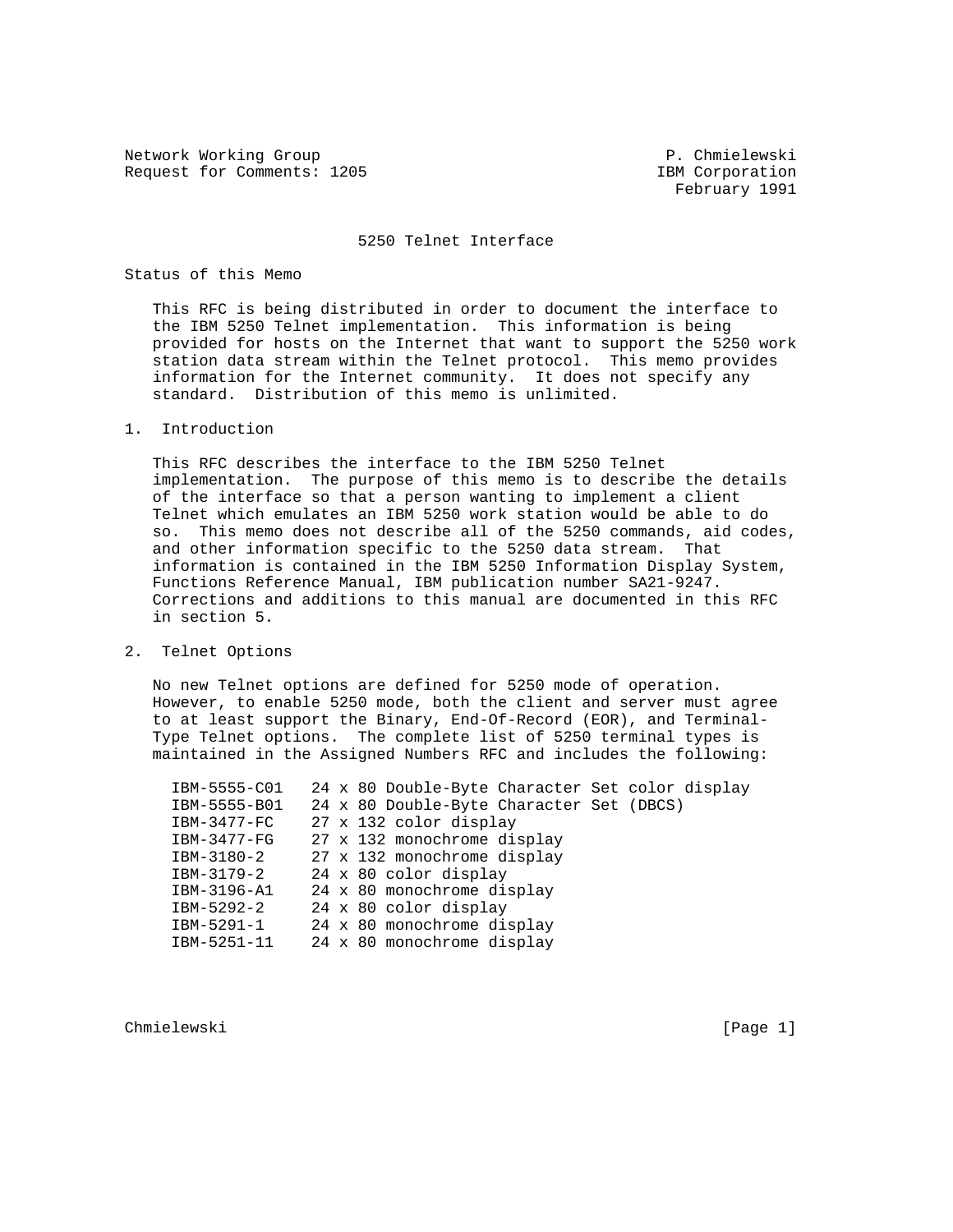An example of a typical negotiation process to establish 5250 mode of operation is shown below. In this example, the server initiates the negotiation by sending the DO TERMINAL-TYPE request.

 Server: IAC DO TERMINAL-TYPE Client: IAC WILL TERMINAL-TYPE Server: IAC SB TERMINAL-TYPE SEND IAC SE Client: IAC SB TERMINAL-TYPE IS IBM-5251-11 IAC SE (The client has specified its terminal-type is an IBM-5251-11)

 Server: IAC DO END-OF-RECORD Client: IAC WILL END-OF-RECORD Server: IAC WILL END-OF-RECORD Client: IAC DO END-OF-RECORD (The server and client have both agreed to transmit EORs)

 Server: IAC DO TRANSMIT-BINARY Client: IAC WILL TRANSMIT-BINARY Server: IAC WILL TRANSMIT-BINARY Client: IAC DO TRANSMIT-BINARY (The server and client have both agreed to binary transmission)

3. Data Stream Format

 The actual data stream that is exchanged between the client and server is composed of a header followed by the 5250 work station data stream. For information about the 5250 work station data stream refer to the IBM 5250 Information Display System, Functions Reference Manual (SA21-9247). The header which prefixes the 5250 data stream was originally designed for the 5250 Display Station Pass-Through (DSPT) application. 5250 DSPT is an application similar to Telnet which runs on the IBM AS/400, System/36, and System/38 over an SNA network. This header is designed to be variable in length and is composed of two parts. The first, fixed part is always 6 octets long and has the following format:

 $0$  and  $1$  and  $2$  3 0 1 2 3 4 5 6 7 8 9 0 1 2 3 4 5 6 7 8 9 0 1 2 3 4 5 6 7 8 9 0 1 +-+-+-+-+-+-+-+-+-+-+-+-+-+-+-+-+-+-+-+-+-+-+-+-+-+-+-+-+-+-+-+-+ | Logical Record Length | Record Type | +-+-+-+-+-+-+-+-+-+-+-+-+-+-+-+-+-+-+-+-+-+-+-+-+-+-+-+-+-+-+-+-+ Reserved +-+-+-+-+-+-+-+-+-+-+-+-+-+-+-+-+

Logical Record Length: 16 bits

 This field indicates the length, in octets, of this logical record including the header length. The length is calculated BEFORE

Chmielewski [Page 2]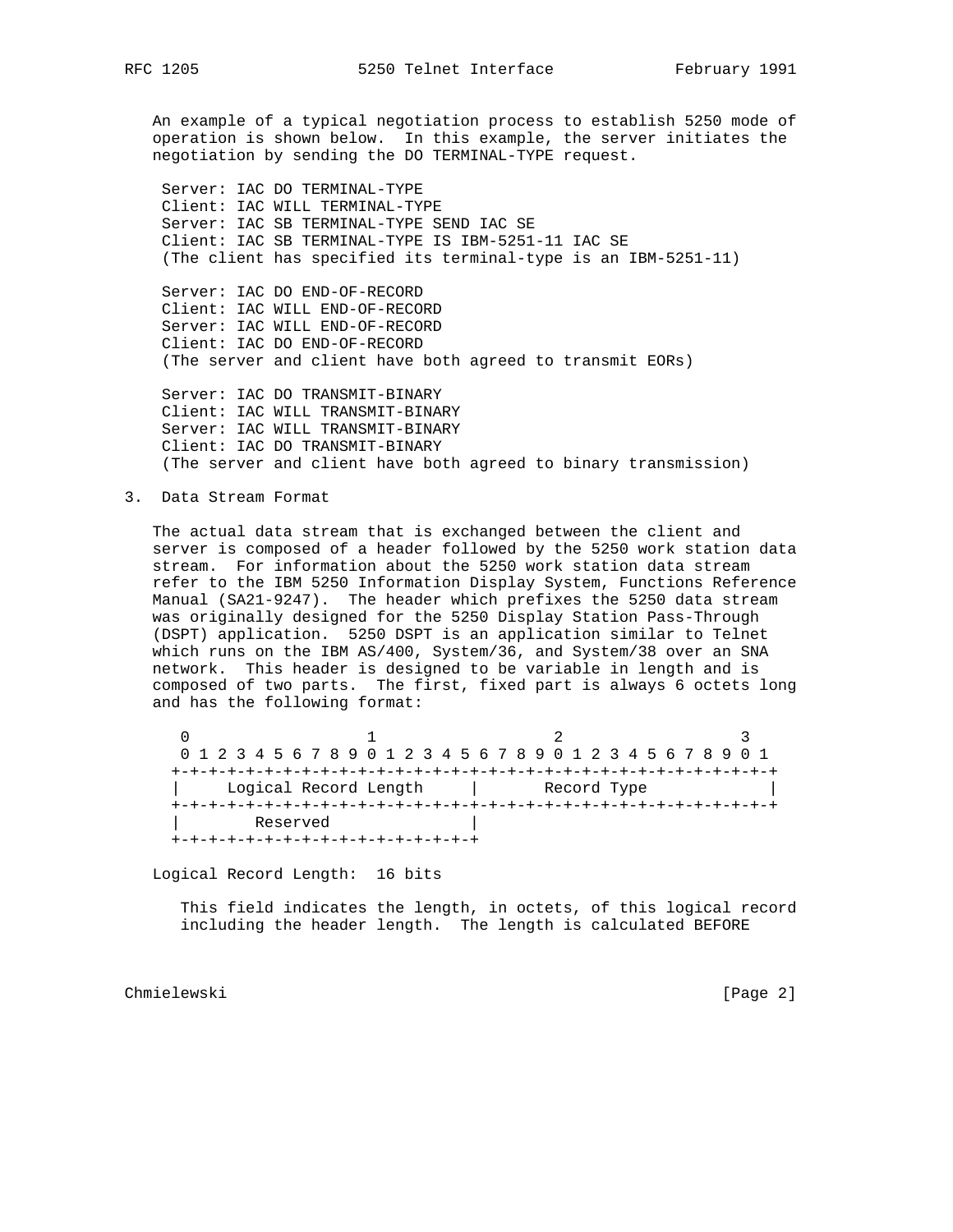doubling any IAC characters in the data stream. The length does not include the <IAC><EOR> that is appended to the end of the data stream to mark the end of this logical record. The length is specified with the most significant octet first. For example, a length of 36 (decimal) would be specified as '0024'X.

Record Type: 16 bits

 This field indicates the SNA record type. It should always be set to '12A0'X to indicate the General Data Stream (GDS) record type.

Reserved: 16 bits

This field is currently not used.

 The second part of the header is designed to be variable in length. The length of this variable part is specified in the first octet. Currently this portion of the header will always be 4 octets long and has the following format:

|             |       |   |     | 0 1 2 3 4 5 6 7 8 9 0 1 2 3 4 5 6 7 8 9 0 1 2 3 4 5 6 7 8 9 0 1 |        |
|-------------|-------|---|-----|-----------------------------------------------------------------|--------|
|             |       |   |     |                                                                 |        |
|             | EIA   | S | TIH |                                                                 |        |
| Var Hdr Len | RIT   | R |     |                                                                 | Opcode |
|             | R   N |   |     |                                                                 |        |
|             |       |   |     |                                                                 |        |

Var Hdr Len: 8 bits

 The length, in octets, of the variable portion of the header. Currently this is always '04'X.

Flags: 16 bits

| This bit is set to indicate a data stream   |
|---------------------------------------------|
| output error. The negative response code    |
| is sent as data following the opcode field. |
| This bit is set to indicate that the 5250   |
| attention key was pressed.                  |
| These bits are reserved (set to zero).      |
| This bit is set to indicate that the 5250   |
| System Request key was pressed.             |
| This bit is set to indicate that the 5250   |
| Test Request key was pressed.               |
| This bit is set to indicate the Help in     |
| Error State function. The error code is     |
| sent as data following the header and is    |
|                                             |

Chmielewski [Page 3]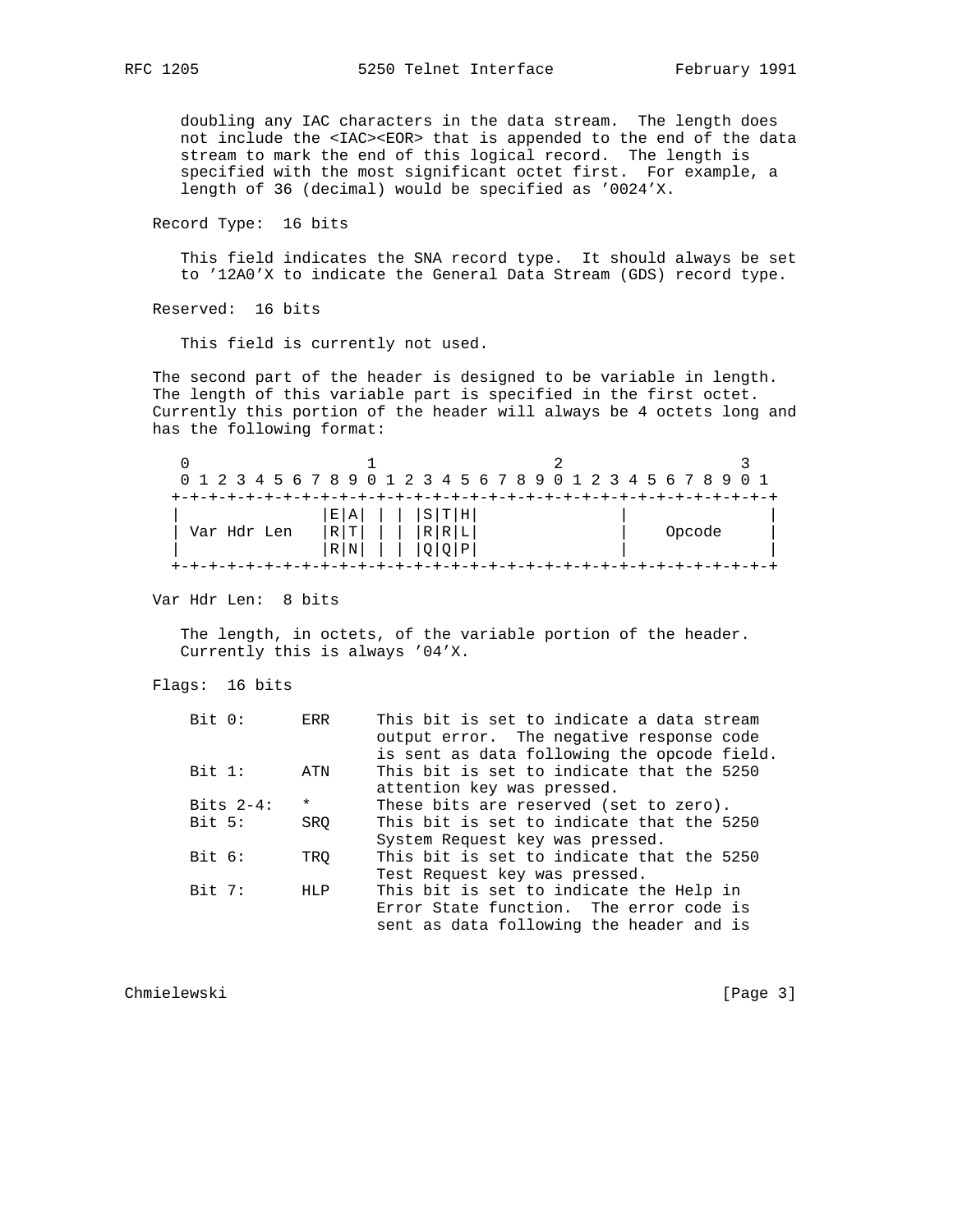a four digit packed decimal number. For example, an error code of '0005'X indicates the operator attempted to type in an area of the display that is not enabled for input.<br>Bits 8-15: \* These bits are reserved (set to zero). These bits are reserved (set to zero).

Opcode: 8 bits

 This field contains the operation code. It is set to indicate the type of operation requested by the sender. The following are the valid values:

 '00'X: No Operation '01'X: Invite Operation '02'X: Output Only '03'X: Put/Get Operation '04'X: Save Screen Operation '05'X: Restore Screen Operation '06'X: Read Immediate Operation '07'X: Reserved '08'X: Read Screen Operation '09'X: Reserved '0A'X: Cancel Invite Operation '0B'X: Turn On Message Light '0C'X: Turn Off Message Light

 The actual 5250 work station data stream will immediately follow the opcode field in the header and will be terminated by the <IAC><EOR> pair. For some operations the header will be immediately followed by an <IAC><EOR> without any 5250 work station data stream in between. For example, the following request to turn on the message light could be sent by the server:

 000A 12A0 0000 0400 000B FFEF | | | | | | | End Of Record marker | | | | | | Opcode = Turn On Message Light ( $'0B'X$ ) | | | | | | | | | Flags = '0000'X | | | | Variable Header Length = '04'X | | | Reserved - Set to '0000'X | | Record Type = General Data Stream ('12A0'X) | Logical Record Length = '000A'X for this record

Chmielewski [Page 4]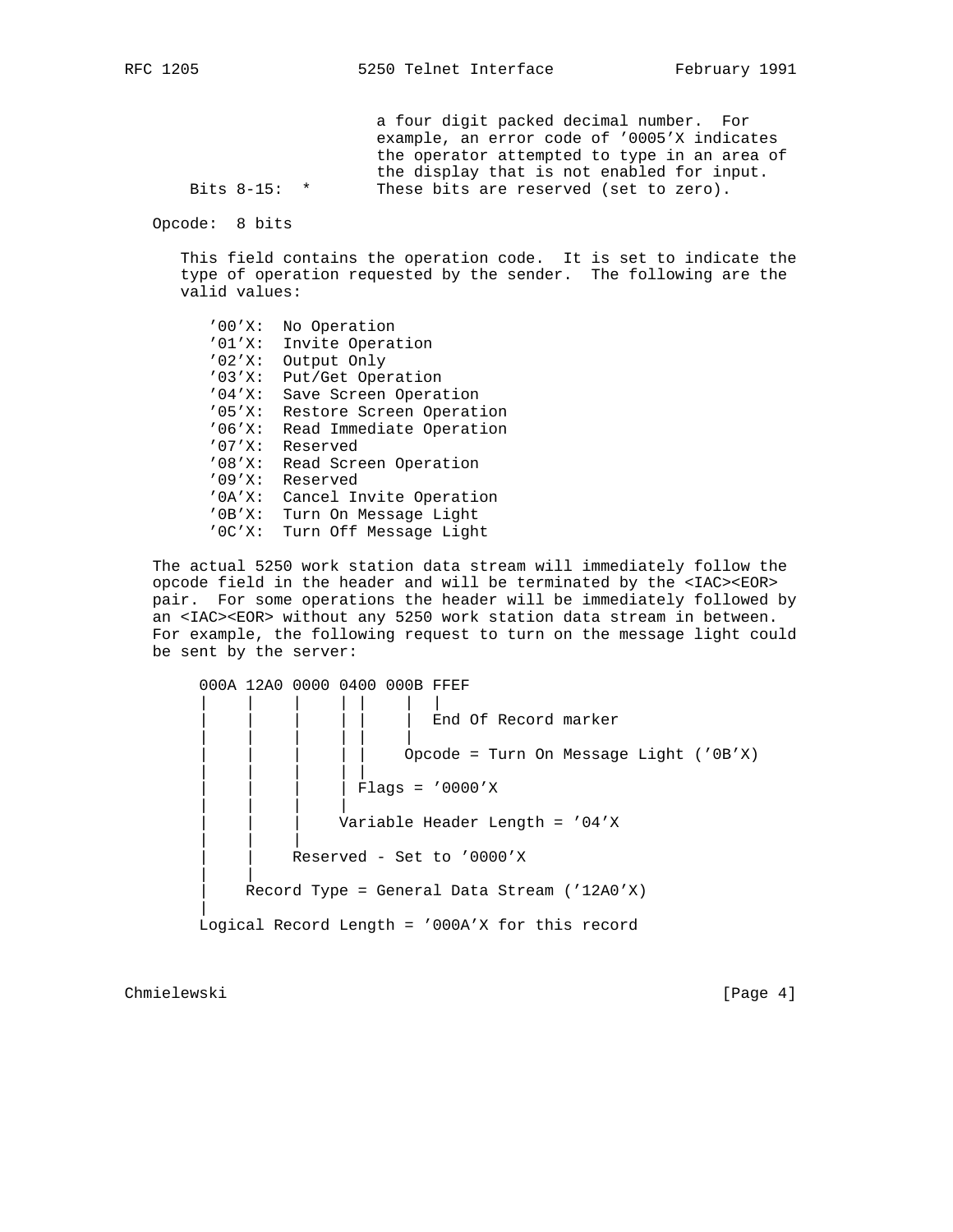In this example the requested operation is indicated by the opcode and there is no associated work station data stream.

4. Data Flow Examples

 The following examples illustrate the flow of data between the client and server for some of the more common operations. These examples are intended to show the order in which the logical records are sent between the client and server and the content of those records. The hex representation of the records which are exchanged between the client and server is shown. The way in which a client implements the various operations will differ between implementations and those details are not discussed here. In these examples, when the value of a field is dependent on the length of the screen data for a particular logical record, it will be represented as 'LLLL'.

4.1 Query Device Example

 A Query command may be sent by the server system in order to determine the attributes of the device it is talking to. When a client receives a Query command, it must send the Query Reply back to the server. See section 5 for a complete description of the format for the Query command and Query Reply.

|  | Server: Sends Write Structured |        | 001112A0 00000400 000304F3 0005D970 |  |
|--|--------------------------------|--------|-------------------------------------|--|
|  | Field Ouery command.           | 00FFEF |                                     |  |

 Client: Responds with a Query 004712A0 00000400 00000000 88003AD9 Reply, in this case, 70800600 01030000 00000000 00000000 for a 3180-2. 00000000 00000001 F3F1F8F0 F0F0F202 00000061 50000100 00000018 11000000 00000000 000000FF EF

## 4.2 Cancel Invite Example

 The server will send a Cancel Invite when it needs to reverse the normal flow direction. When a client receives a Cancel Invite, it should reply with a Cancel Invite and not send any user data until the server has once again "invited" the work station. A work station is said to be "invited" when the server has sent a read command to the client. The Cancel Invite flow is as follows:

| Server: Sends header with the |  | 000A12A0 00000400 000AFFEF |  |
|-------------------------------|--|----------------------------|--|
| $Opcode = Cancel Invite.$     |  |                            |  |

 Client: Sends header with the 000A12A0 00000400 000AFFEF Opcode = Cancel Invite

Chmielewski [Page 5]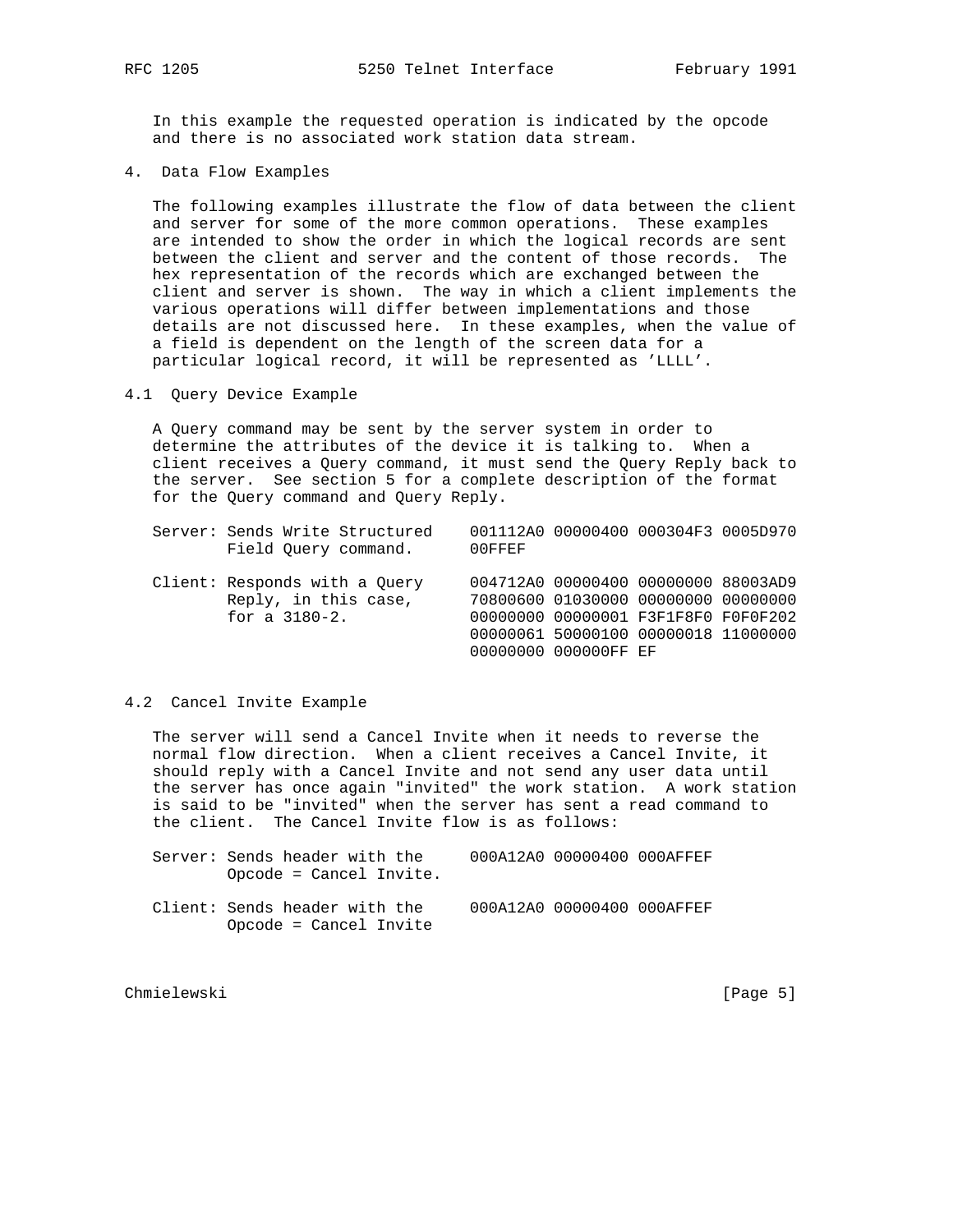to indicate that the work station is no longer invited.

4.3 System Request Example

 The 5250 System Request operation is invoked when a client wants to interrupt the server job to perform some function. The typical scenario would be for a user to press the system request key, or whatever key is mapped to a system request key, which would cause the client Telnet to initiate the following flow:

 Client: Sends header with the 000A12A0 00000404 0000FFEF System Request bit set.

 Note: It is possible for a client to include user data in this record following the header. This data would be interpreted by the server as an option to be selected from the system request menu. If this were the case, the server would not send the system request menu and the flow would continue based on the option selected. For this example, the client does not send any user data and the flow would continue as follows:

|  | Server: Sends header with the<br>Opcode = Cancel Invite.                                                                 | 000A12A0 00000400 000AFFEF |                                                    |  |
|--|--------------------------------------------------------------------------------------------------------------------------|----------------------------|----------------------------------------------------|--|
|  | Client: Sends header with the<br>Opcode = Cancel Invite<br>to indicate that the<br>work station is no<br>longer invited. | 000A12A0 00000400 000AFFEF |                                                    |  |
|  | Constron: Conda Cone (Immodiab)                                                                                          |                            | $0.0001330 \cdot 0.0000400 \cdot 0.0040402 \cdot $ |  |

 Server: Sends Save (Immediate) 000C12A0 00000400 00040402 FFEF command with Opcode = Save Screen.

 Client: Sends the screen image LLLL12A0 00000400 00040412 to be saved. <Screen Image> FFEF

 Server: Sends System Request LLLL12A0 00000400 0003 menu with <System Request Menu> FFEF Opcode = Put/Get.

 Client: Sends User Input to LLLL12A0 00000400 0000 the Sys Req menu. <User Input> FFEF

 Note: What happens next will depend on the System Request option selected by the user. After any System Request processing has

Chmielewski [Page 6]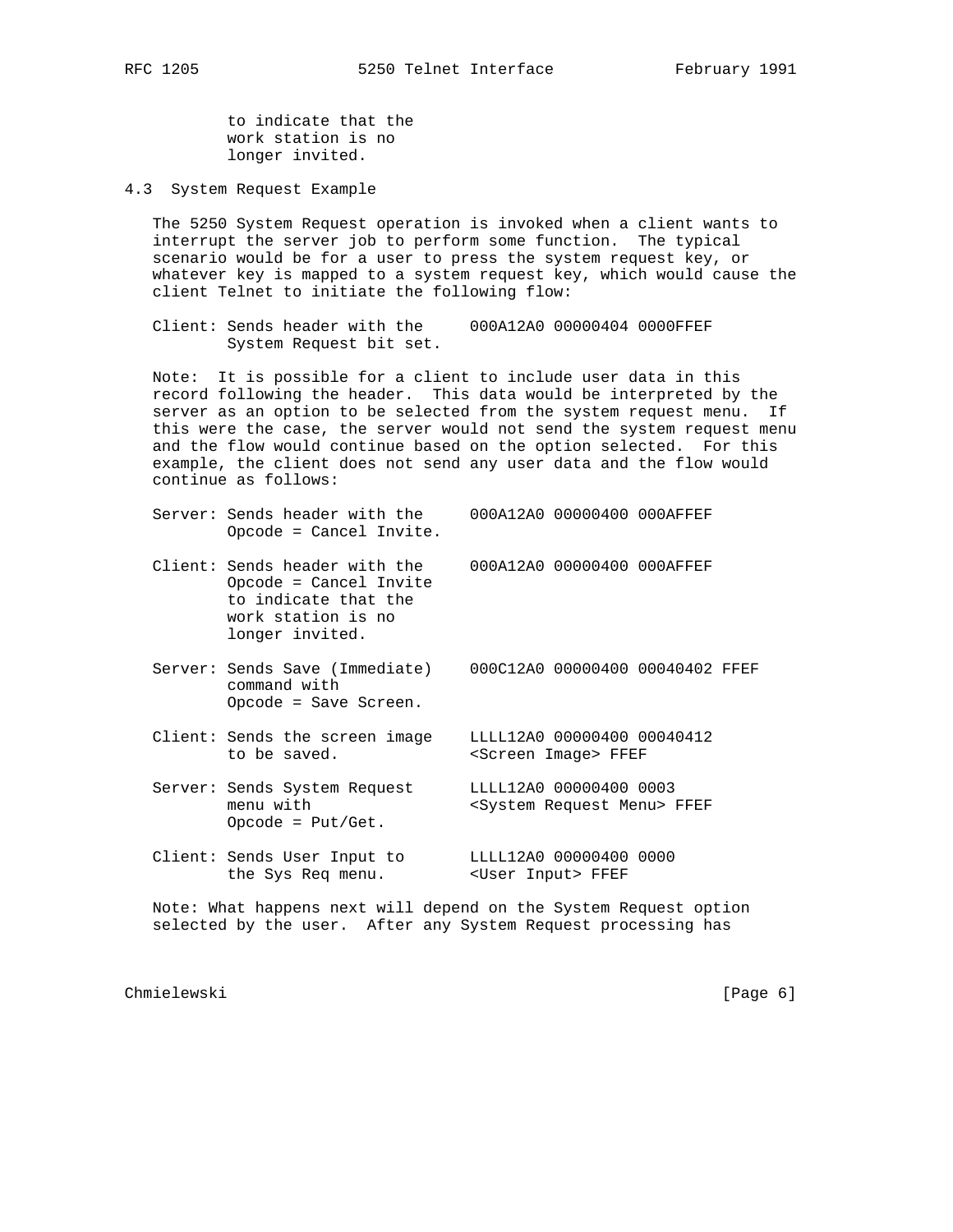completed, the server will continue with the following restore operation:

Server: Sends the saved LLLL12A0 00000400 00050412<br>screen to be restored, <Saved Screen> FFEF screen to be restored, Opcode = Restore Screen.

(No reply is necessary from the client)

 Server: Sends Read Modified 000E12A0 00000400 00010452 0000FFEF Data Tag (MDT) command, opcode = Invite.

 At this point the client would "invite" the workstation and enter the state that it was in prior to the System Request key being hit.

5. 5250 Data Stream Enhancements

 This section is intended to be used as an addendum to the IBM 5250 Information Display System, Functions Reference Manual. Described here are enhancements to the 5250 data stream which are not yet documented in the current version of that manual. The current version of that manual at the time of this writing has the IBM publication number SA21-9247-6. Also described in this section are corrections to erroneous information contained in SA21-9247-6. Listed below are the specific corrections and enhancements, with an approximate page number reference to the above manual.

5.1 Errors or Inconsistencies in SA21-9247-6

 The Insert Cursor (IC) order on pages 2-136 and 2-137 is incorrectly listed with a value of Hex 03; the correct value is Hex 13.

 On page 2-137, the listed "Restrictions" for the Insert Cursor, Repeat to Address, and Set Buffer Address orders should be updated to describe how Row and Column values must be valid for the current display screen size (either 24 x 80 or 27 x 132).

5.2 Enhancements to Existing 5250 Data Stream Commands/Orders

 A new flag is added to the second byte of the Control Character on page 2-40. This flag is used to specify whether the cursor should be moved or not moved at the end of the Write to Display processing. Bit 1 of the second byte, which was previously reserved, will now be used for this flag. If bit 1 is a 0, the cursor continues to be moved to the system IC address on a Lock-to-Unlock keyboard transition. If bit 1 is a 1, the cursor is not moved.

Chmielewski [Page 7]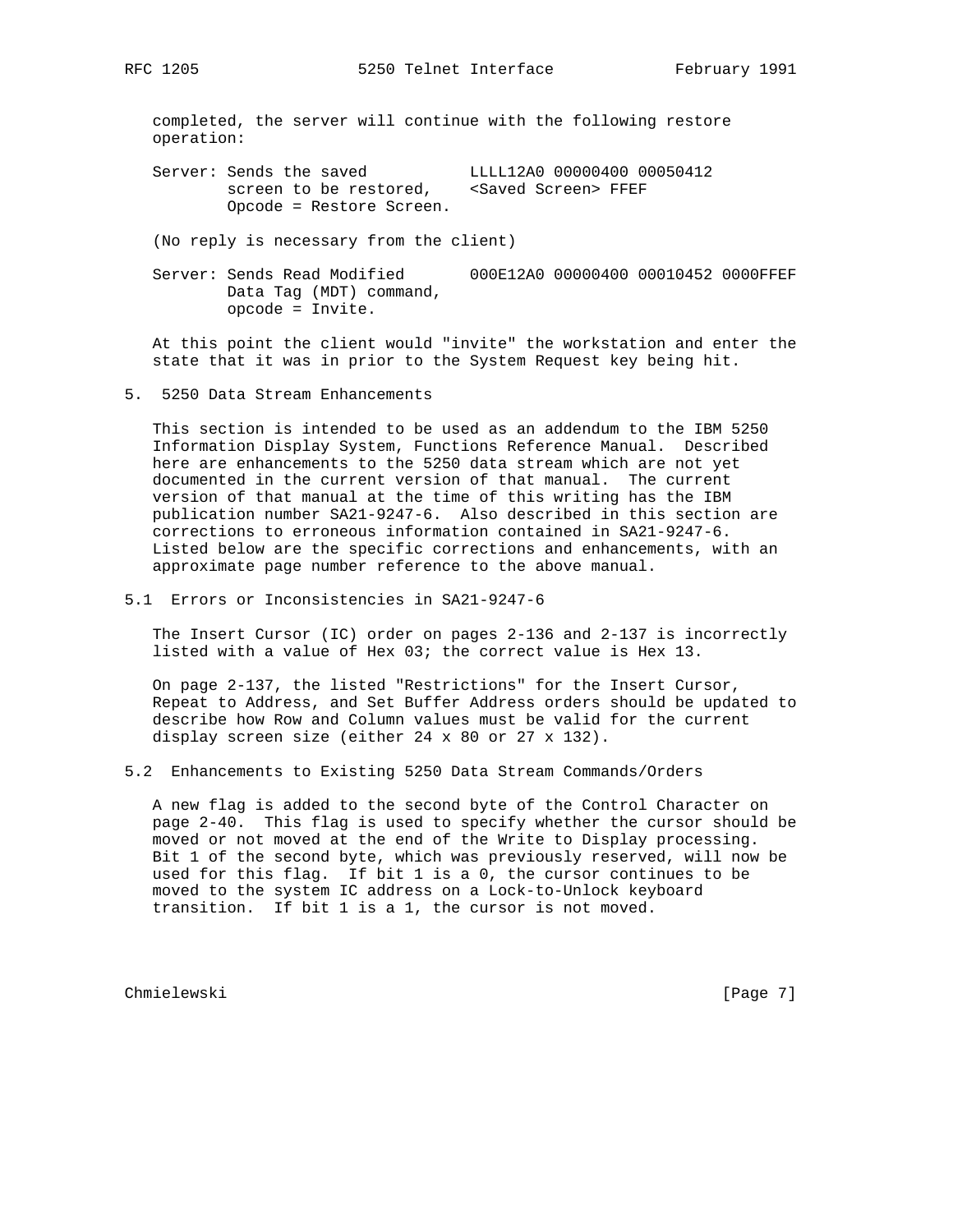A new Field Control Word (FCW) will be added on page 2-65 to indicate an entry field contains transparent data. This means the entry field contents are sent from the display screen directly to the host at read time with no formatting. Therefore, an entry field can contain any values (Hex 00 to Hex FF). A transparent field is indicated by a Hex 84xx FCW, where xx is any value. Note: unpredictable results will occur if a field is defined as both signed numeric and a transparent field.

 The Read Immediate, Read Input Fields, and Read MDT Fields commands have been enhanced to include support for transparent fields (page 2-5). If a transparent FCW is found for an input field, the field data is not formatted (for example, nulls are not converted to blanks).

 The restriction listed for the Set Buffer Address (SBA) order (page 2-138) on the column address equal to zero is no longer always the case. A reference to Start of Field (SF) row 1/column 1 field support should be made. A note should be added in SF to describe Row 1/Column 1 field support. A Row 1/Column 1 field is defined by a SBA of row 1/column 0, followed by an SF. For a Row 1/Column 1 input field, the first input-capable position is row 1/column 1. If the SF defines an input field, the screen attribute is not allowed to be nondisplay. Writing of the screen attribute is suppressed for a Row 1/Column 1 field and the attribute discarded.

5.3 New 5250 Data Stream Commands/Orders

 The Read MDT Fields Alternate input command has been added. It is the same as the Read MDT Fields command except:

- The command is indicated by a X'82'
- Leading and embedded nulls within the field remain as nulls

 The Read MDT Fields Immediate Alternate input command has been added. It is the same as the Read MDT Fields Alternate command except:

- The command is indicated by a X'83'
- The command is an immediate read command like Read Immediate; therefore, no control characters follow the command byte, field data is returned immediately, and the aid code is X'00'.

 The Move Cursor order (MC) has been added (page 2-137). The MC order moves the cursor to the location specified by the two bytes following the order. Byte 1 gives the row address and byte 2 gives the column address. The MC order is useful when the cursor is to be moved without affecting the system IC address. The MC order is unaffected by the Write to Display control character values including the "Leave

Chmielewski [Page 8]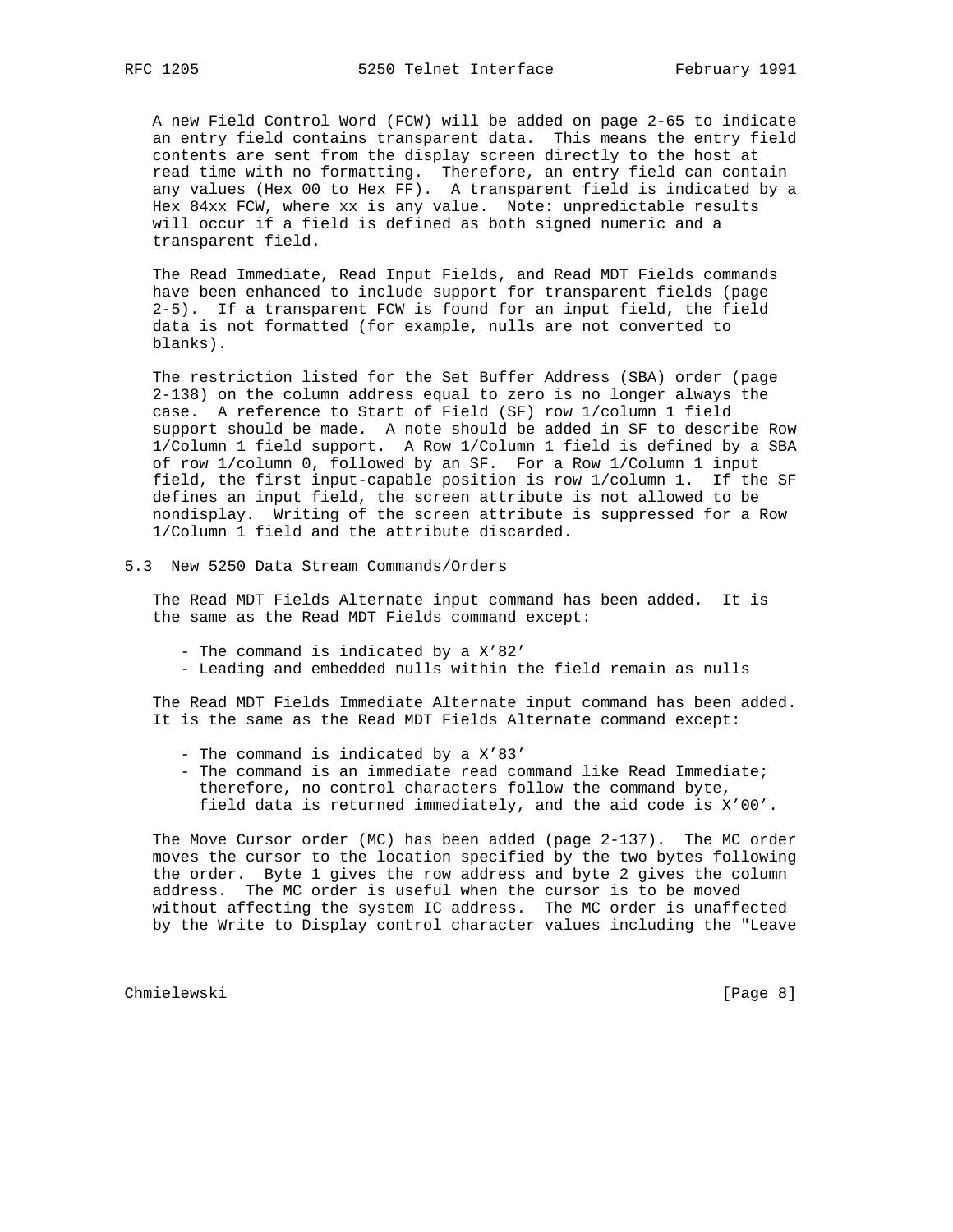Cursor" flag (CC1 bit 1). If more than one MC or IC are found in the data stream, the cursor will move to the address specified in the last MC or IC.

Restrictions:

A parameter error will be posted when:

- There are fewer then two bytes following the order.
- The row address is zero or greater than the number of rows on the display screen.
- The column address is zero or greater than the number of columns on the display screen.

Format:

Move Cursor Order Byte 1 Byte 2

X'14' Row Address Column Address

Results:

 The address specified by the MC order is used to move the cursor when the Write to Display is completed.

 The Transparent Data order (TD) has been added (page 2-137). The TD order is followed by two length bytes and transparent data. The transparent data is written to the display screen at the current display address; any values (Hex 00 to Hex FF) are allowed in the transparent data. All length values are valid as long as the end of the display screen is not overwritten.

Restrictions:

A parameter error will be posted when:

- There are fewer then two bytes following the order.
- There are fewer bytes in the data stream then specified in the length field.
- Attempting to write beyond the end of the display screen.

Format:

|       | TD Order Bytes 1 and 2                                       | Bytes 3 to ?     |
|-------|--------------------------------------------------------------|------------------|
| X'10' | Length of transparent<br>data (not counting<br>length bytes) | Transparent data |

Chmielewski [Page 9]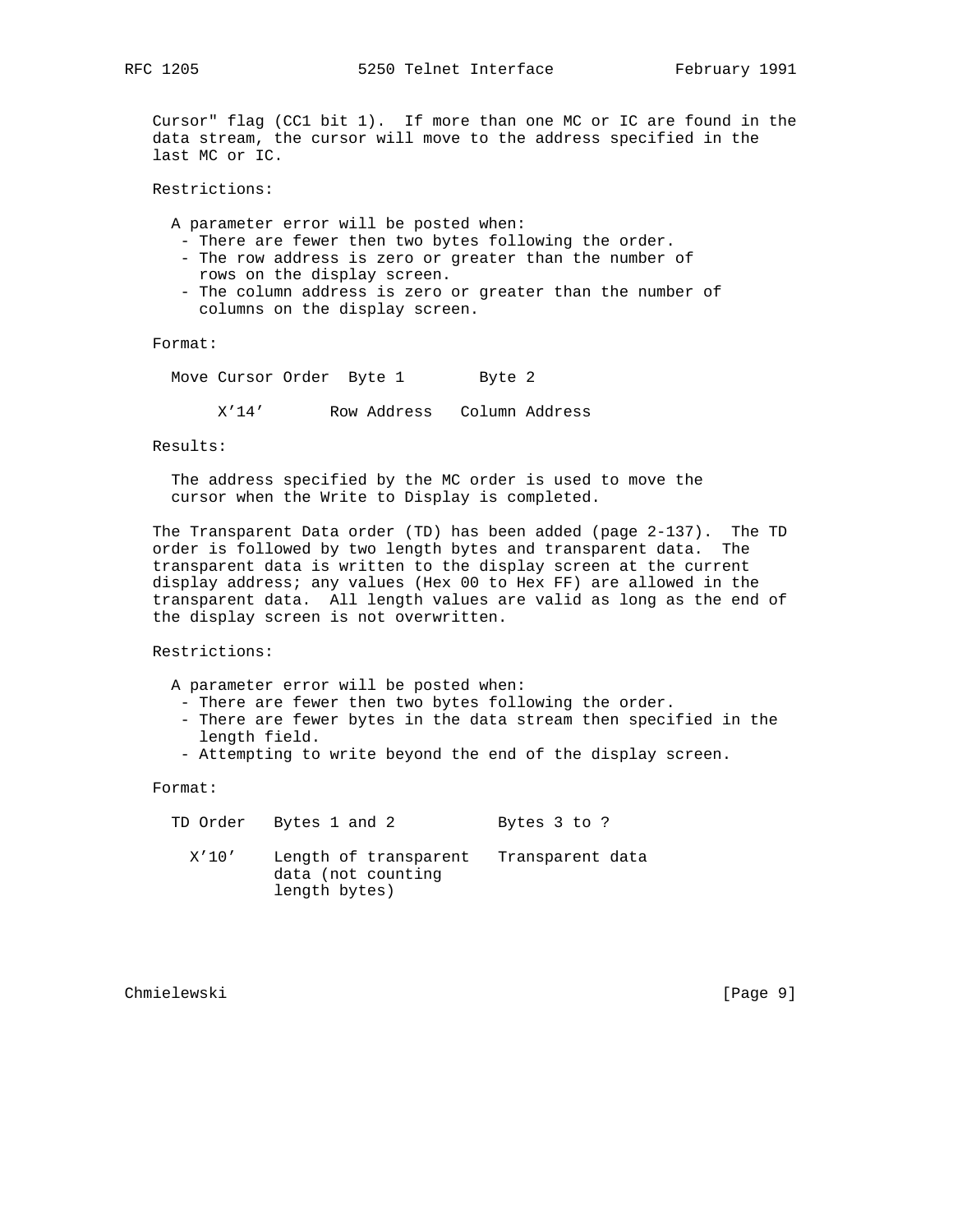Results: The transparent data is written to the display.

 The Query command is a new input command (page 2-5) and is used by the server to obtain information on the functional capabilities of the client 5250 display. When the client receives a Query command, the client sends a Query Reply describing its capabilities back to the server.

 The Query command must follow an Escape ('04'X) and Write Structured Field command ('F3'X). The format of the Query command is as follows:

| Byte           | Value      | Description              |
|----------------|------------|--------------------------|
|                |            |                          |
| $0 - 1$        | X'0005'    | Length of command        |
| $\mathfrak{D}$ | X'D9'      | Command Class            |
| 3              | X'70'      | Command Type - Query     |
| 4              | X'00'      | Flag Byte                |
| Bit 0:         | B'0'       | - Ouery Command          |
|                | $Bit 1-7:$ | - Reserved (set to zero) |

The format of the Query Reply is as follows:

|                   | Byte Value        | Description                                          |
|-------------------|-------------------|------------------------------------------------------|
|                   | ========          |                                                      |
|                   |                   | 0-1 X'0000' Cursor Row/Column (set to zero)          |
|                   | 2 X'88'           | Inbound Write Structured Field Aid                   |
|                   | $3 - 4$ $X'003A'$ | Length of Query Reply                                |
|                   |                   | 5 X'D9' Command Class                                |
|                   | 6 X'70'           | Command Type - Query                                 |
|                   | 7 X'80'           | Flag Byte                                            |
|                   |                   | Bit 0: B'1' - Query Reply                            |
|                   |                   | Bit 1-7: - Reserved (set to zero)                    |
| $8 - 9$           |                   | Controller Hardware Class                            |
|                   |                   | X'0001' - Local Twinax Controller                    |
|                   |                   | X'0061' - Local ASCII Controller                     |
|                   |                   | $X'$ 0101' - SDLC/X.21/X.25 Twinax Controller        |
|                   |                   | $(5394$ emulating a $5294)$                          |
|                   |                   | $X'$ 0103' - SDLC/X.21/X.25 Twinax Controller (5394) |
|                   |                   | X'0200' - PC DOS non-DBCS WSF                        |
|                   |                   | $X'$ 0300' - OS/2 non-DBCS WSF                       |
|                   |                   | X'0400' - PC DOS DBCS WSF                            |
|                   |                   | X'0500' - OS/2 DBCS WSF                              |
|                   |                   | X'0600' - Other WSF or any other 5250 Emulator       |
| $10 - 12$         |                   | Controller Code Level                                |
|                   |                   | $X'010300'$ - For example, Version 1 Rel 3.0         |
| $13 - 28$ $X'00'$ |                   | Reserved (set to zero)                               |

Chmielewski [Page 10]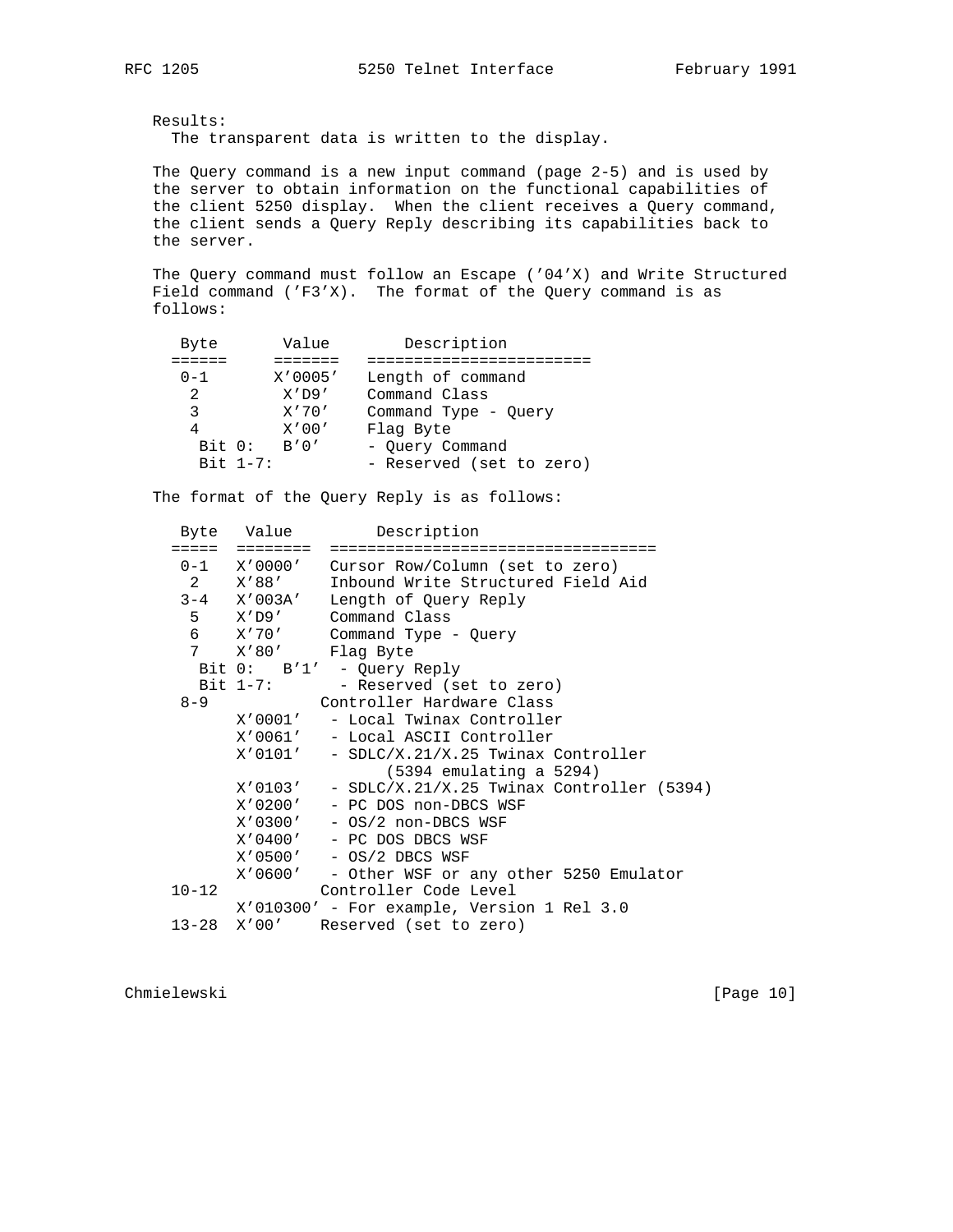```
29 Device Type<br>X'01' - 5250 Dism
                   - 5250 Display or 5250 Emulation
    30-33 C'cccc' Device Type (e.g. 3180 for 3180 Mod 2)
    34-36 C'ccc' Device Model (e.g. 002 for 3180 Mod 2)
    37 Keyboard ID<br>X'02' - Standard
          X'02' - Standard Keyboard<br>X'82' - G Keyboard
                   - G Keyboard
38 X'00' Extended Keyboard ID
39 X'00' Reserved
    40-43 X'xxxxxxxx' Display Serial Number
    44-45 Maximum number of input fields
           X'0100' - Typically = 256 input fields
   46-48 X'00' Reserved (set to zero)<br>49-53 Controller Diguitation Con
    49-53 Controller/Display Capability
      Bit 0-1: B'00' - No Row 1/Col 1 support
               B'01' - Row 1/Col 1 support
Bit 2: B'0' - No Read MDT Alternate Command support
B'1' - Read MDT Alternate Command support
      Bit 3: B'0' - Display does not have PA1/PA2 support
               B'1' - Display does have PA1/PA2 support
      Bit 4: B'0' - Display does not have PA3 support
               B'1' - Display does have PA3 support
      Bit 5: B'0' - Display does not have Cursor Select support
               B'1' - Display does have Cursor Select support
      Bit 6: B'0' - Display does not have Move Cursor Order support
               B'1' - Display does have Move Cursor Order support
      Bit 7: B'0' - No Read MDT Immediate Alt Command support
               B'1' - Read MDT Immediate Alt Command support
    50
     Bit 0-3: B'0001' - 24 x 80 Screen Size
               B'0011' - Capable of 24 x 80 and 27 x 132
      Bit 4: B'0' - No light pen support
               B'1' - Light pen support
     Bit 5: B'0' - No Mag Stripe Reader support<br>B'1' - Mag Stripe Reader support
                     - Mag Stripe Reader support
     Bit 6-7: B'00' - Mono display
               B'01' - 5292/3179 style color, including color PCs
    51 X'00' - Reserved
    52
     Bit 0-2: B'000' - No Double Byte Character Set (DBCS)
                         capability
               B'001' - Presentation screen DBCS capability only
     Bit 3-7: B'00000' - Reserved
    53
     Bit 0-2: B'000' - No graphics capability
               B'001' - 5292-2 style graphics
      Bit 3-7: B'00000' - Reserved
    54-60 X'00' Reserved (set to zero)
```
Chmielewski [Page 11]